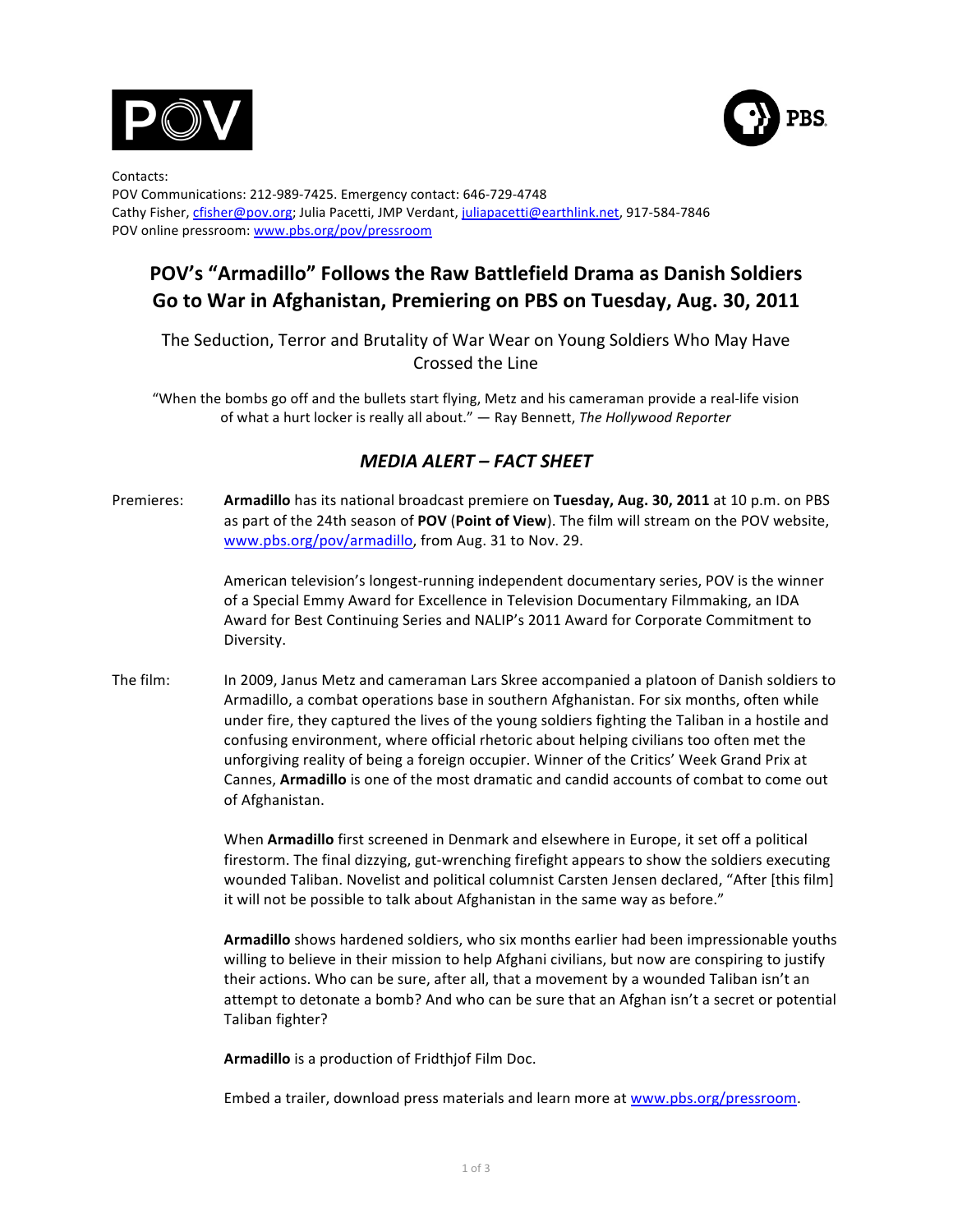POV Website: To further enhance the broadcast, POV has produced an interactive website to enable viewers to explore the film in greater depth. The Armadillo website  $$ http://www.pbs.org/pov/armadillo  $-$  offers a streaming video trailer for the film; an interview with filmmaker Janus Metz; a list of related websites, organizations and books; a downloadable discussion guide; and special features including photography from the film, an interactive map of the military base FOB Armadillo and its surrounding area, a timeline of controversies relating to the war in Afghanistan, reactions from experts and leaders on issues raised by the film, and opportunities to join the conversation about the rules of engagement in war.

Outreach: POV works with public television stations, schools and community groups across the country to organize screenings of POV films. For a list of upcoming screenings, go to http://www.pbs.org/pov/outreach. POV and nationally recognized media educator Dr. Faith Rogow are developing a companion guide with background information and discussion guides to help event organizers. Cari Ladd, M.Ed., is creating a lesson plan. Educators may record and show **Armadillo** in their classrooms for one year following the premiere broadcast.

## Filmmaker's

Statement: "With **Armadillo**, I was curious to explore how the micro level of war — where human interaction takes place  $-$  affects one of the greatest conflicts of our time," says director Janus Metz. "I've always been interested in making films about people who go through lifealtering experiences. This film involves a rite of passage where the men are ultimately faced with themselves and their own humanity  $-$  it is universal and basic. In the context of war and the young men who are fighting, I was interested in finding out how the perception of masculinity  $-$  the good, the bad, the civilized and the barbaric  $-$  is reflected in action and how these concepts are adapted in this coming-of-age story."

## Bio: Janus Metz (Director)

Born in Denmark in 1974, Janus Metz received a master's degree in communications and international development from Roskilde University. After working as a documentary researcher, he moved to South Africa, where he worked on the television drama "Soul City" before making his debut documentary short, "Township Boys," in 2006. Metz had his breakthrough as a director with his two feature documentaries on marriage and migration, "Love on Delivery" (2008) and "Ticket to Paradise" (2008). Metz's films have been televised throughout Europe and he has received wide recognition for his work (Silver Wolf nominee, IDFA; HBO Emerging Filmmaker, Full Frame; 2008 Documentary of the Year, Danish Association of Producers). In addition to his film work, Metz writes articles on the subject of documentary. Armadillo is his first feature-length documentary.

Related stories: "Armadillo: the Afghanistan war documentary that shocked Denmark," by Geoffrey Macnab, *The Guardian*, June 3, 2010. http://www.guardian.co.uk/film/2010/jun/03/armadillo-danishdocumentary-afghanistan

> Interview with Janus Metz, Filmmaker magazine, April 13, 2011. http://www.filmmakermagazine.com/news/2011/04/janus-metz-armadillo/

"Obama Thanks Danish PM for Troops in Afghanistan," Associated Press, March 14, 2011. http://abcnews.go.com/US/wireStory?id=13133881